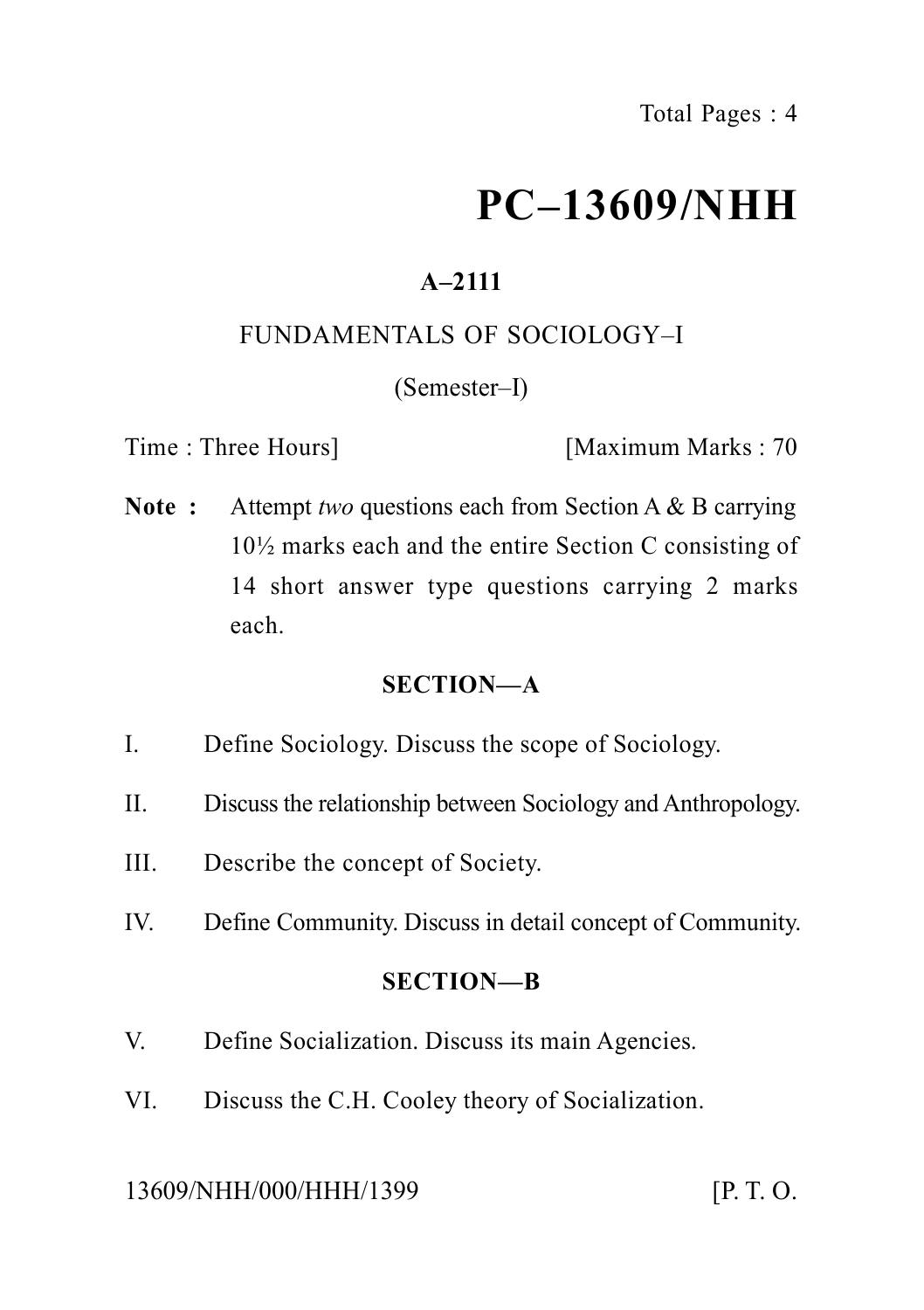- VII. What do you mean by Culture? Discuss its types.
- VIII. Describe the concept of Cultural Lag.

### **SECTION—C**

## **(Compulsory Question)**

- IX. Write short notes on the following :
	- 1. Sociology.
	- 2. Science.
	- 3. Relationship of Sociology and Psychology.
	- 4. Sociology and Economics.
	- 5. Sub-groups.
	- 6. Man as a Social Animal.
	- 7. Social Organization.
	- 8. Association.
	- 9. Norms.
	- 10. Values.
	- 11. Status.
	- 12. Mead.
	- 13. Super-Ego.
	- 14. Culture and Civilization.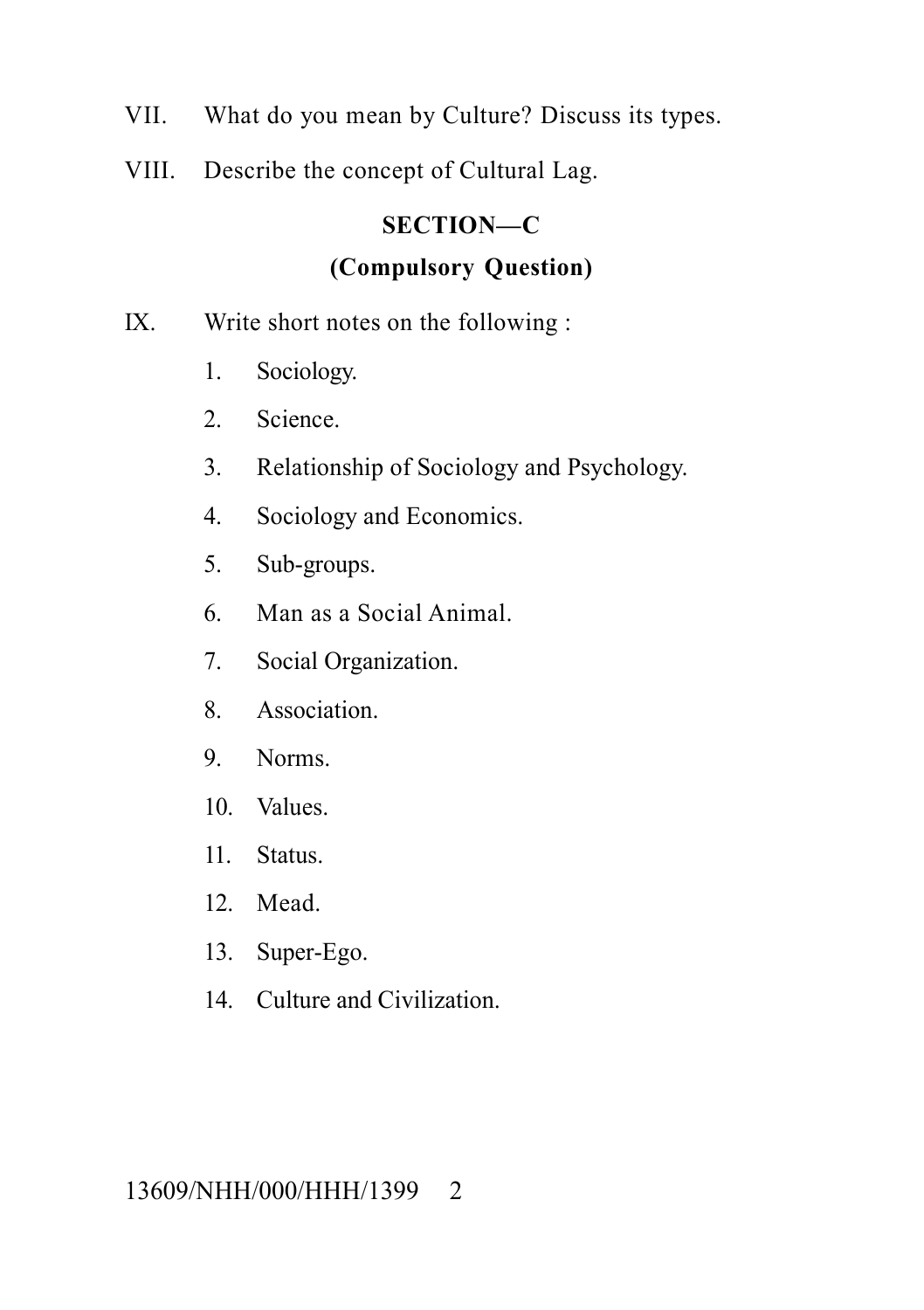#### **PUNJABI VERSION**

ਨੋਟ : ਭਾਗ A ਅਤੇ B ਵਿਚੋਂ *ਦੋ–ਦੋ* ਪਸ਼ਨ ਕਰੋ। ਹਰੇਕ ਪਸ਼ਨ ਦੇ  $10\%$  ਅੰਕ ਹਨ। ਭਾਗ C ਸਾਰਾ ਕਰੋ। ਇਸ ਵਿਚ 14 ਸੰਖੇਪ ਉੱਤਰ ਵਾਲੇ ਪੁਸ਼ਨ 2-2 ਅੰਕਾਂ ਦੇ ਹਨ।

#### ਭਾਗ $-\mathbf{A}$

- ਸਮਾਜ-ਵਿਗਿਆਨ ਨੂੰ ਪਰਿਭਾਸ਼ਿਤ ਕਰੋ। ਸਮਾਜ-ਵਿਗਿਆਨ ਦੇ  $\mathbf{I}$ ਵਿਸ਼ੇ ਖੇਤਰ ਦਾ ਵਰਣਨ ਕਰੋ।
- ਸਮਾਜ-ਵਿਗਿਆਨ ਅਤੇ ਮਾਨਵ-ਵਿਗਿਆਨ ਦੇ ਸਬੰਧਾਂ ਦਾ ਵਰਣਨ  $\Pi$ ਕਰੋ।
- ਸਮਾਜ ਦੇ ਸੰਕਲਪ ਦੀ ਵਿਆਖਿਆ ਕਰੋ।  $III$
- ਸਮਦਾਇ ਨੂੰ ਪਰਿਭਾਸ਼ਿਤ ਕਰੋ। ਸਮਦਾਇ ਦੇ ਸੰਕਲਪ ਦਾ ਵਰਣਨ  $IV.$ ਕਰੋ।

#### ਭਾਗ $-R$

- ਸਮਾਜੀਕਰਣ ਨੂੰ ਪਰਿਭਾਸ਼ਿਤ ਕਰੋ। ਸਮਾਜੀਕਰਣ ਦੀਆਂ ਮੁੱਖ  $\mathbf{V}$ ਏਜੰਸੀਆਂ ਦਾ ਵਰਣਨ ਕਰੋ।
- ਸੀ.ਐਚ. ਕੁਲੇ ਦੇ ਸਮਾਜੀਕਰਣ ਦੇ ਸਿਧਾਂਤ ਦੀ ਵਿਆਖਿਆ VI. ਕਰੋ।
- ਸਭਿਆਚਾਰ ਤੋਂ ਤਹਾਡਾ ਕੀ ਭਾਵ ਹੈ? ਇਸ ਦੀਆਂ ਮੱਖ ਕਿਸਮਾਂ VII. ਜਾ ਵਰਣਨ ਕਰੋ।
- VIII ਸਭਿਆਜਾਜਿਕ ਪਛਤੇਪਣ ਦੇ ਸੰਕਲਪ ਦੀ ਵਿਆਖਿਆ ਕੁਰੋ।

 $[P. T. O.$ 13609/NHH/000/HHH/1399 3